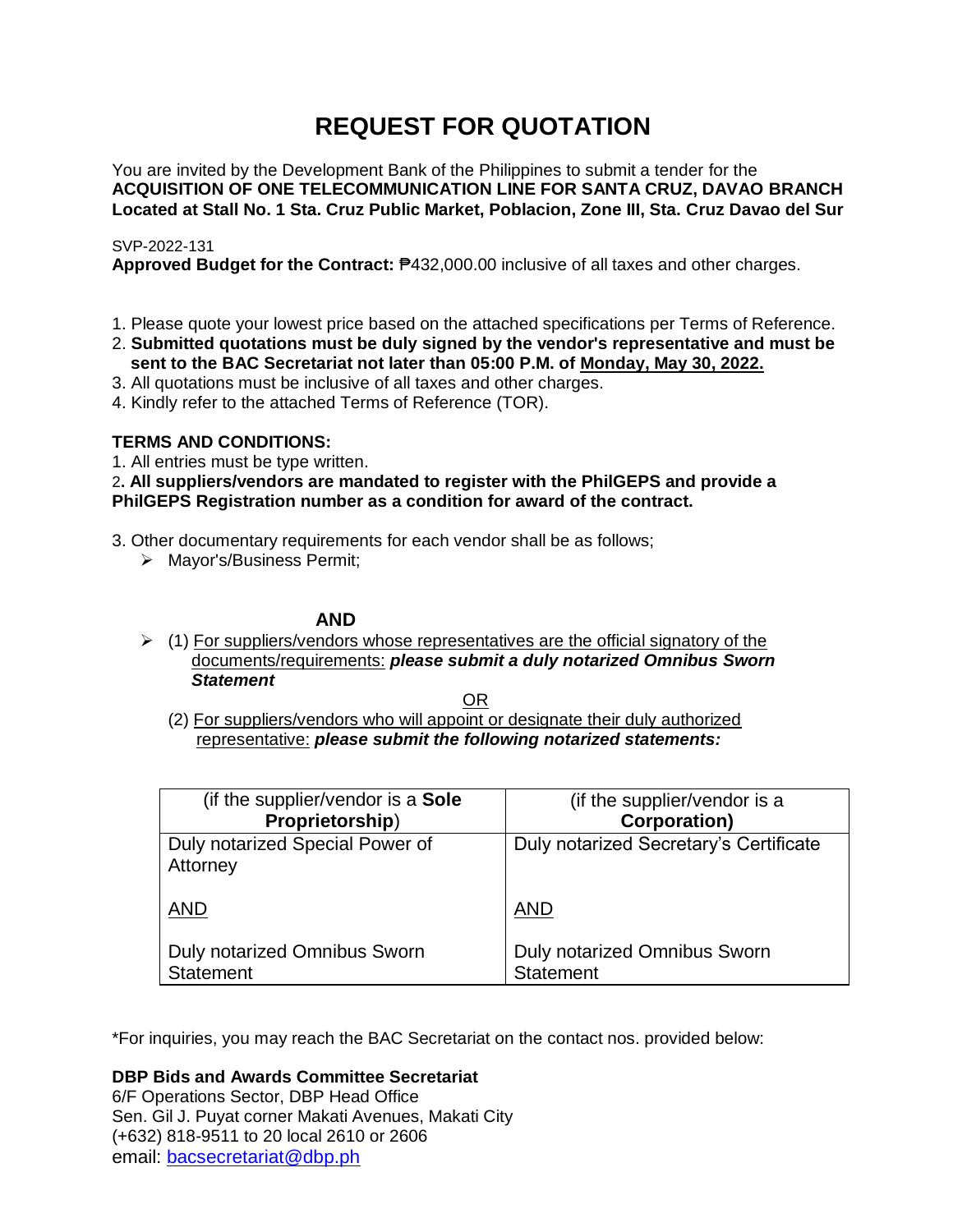#### **Annex A**

#### ACQUISITION OF NEW, ADDITIONAL AND/OR REPLACEMENT TELECOMMUNICATION LINE/CONNECTIVITY SERVICE FOR THE DEVELOPMENT BANK OF THE PHILIPPINES (DBP)-**SANTA CRUZ DAVAO BRANCH**

#### APPROVED BUDGET FOR THE CONTRACT: Php 432,000

#### **TECHNICAL SPECIFICATIONS**

#### A. BACKGROUND

The telecommunication connectivity service (line) is for the connection of DBP online systems, services and facilities in any of the following DBP remote sites:

- A.1. Branch Office, including:
	- A.1.a. Lending Center
	- A.1.b. Cash Center
	- A.1.c. Branch-Lite Unit
- A.2. Automated Teller Machine (ATM)

#### **B. OBJECTIVE**

To acquire stable, reliable and secure telecommunication connectivity/line service to link DBP remote sites to the Head Office from an authorized and qualified telecommunication service provider (Telco).

#### C. COVERAGE OF THE CONTRACT

The contract will be for a one (1) year period starting from date of acceptance of service with the option for automatic renewal.

#### **D. MINIMUM SPECIFICATIONS**

- D.1. Connectivity/Line Service Availability
	- > The minimum availability of service is 99.6%.
- D.2. Connectivity/Line Specifications
- D.2.a. Branch Office ☑
	- D.2.a.i. Wired MPLS/VPN, Radio Last Mile with minimum of 10 Mbps bandwidth
	- D.2.a.ii. Inclusive network equipment, such as router and or router/modem, must not be on End-of-Life/End-of-Support status within the contract period
	- D.2.a.iii. Router must support GRE/mGRE tunneling and IP Security (ex. dynamic VPN) and SNMP
	- D.2.a.iv. DBP shall have the full access of the router
	- D.2.a.v. Provide near real time and historical link monitoring

#### D.2.b. ATM - Wired ⊓

- D.2.b.i. VPN connection at least 128 Kbps via MPLS
- D.2.b.ii. Inclusive network equipment, such as router and or router/modem, must not be on End-of-Life/End-of-Support status within the contract period
- D.2.b.iii. Support GRE tunneling and SNMP
- D.2.b.iv. Provide near real time and historical link monitoring

Page 1 of 4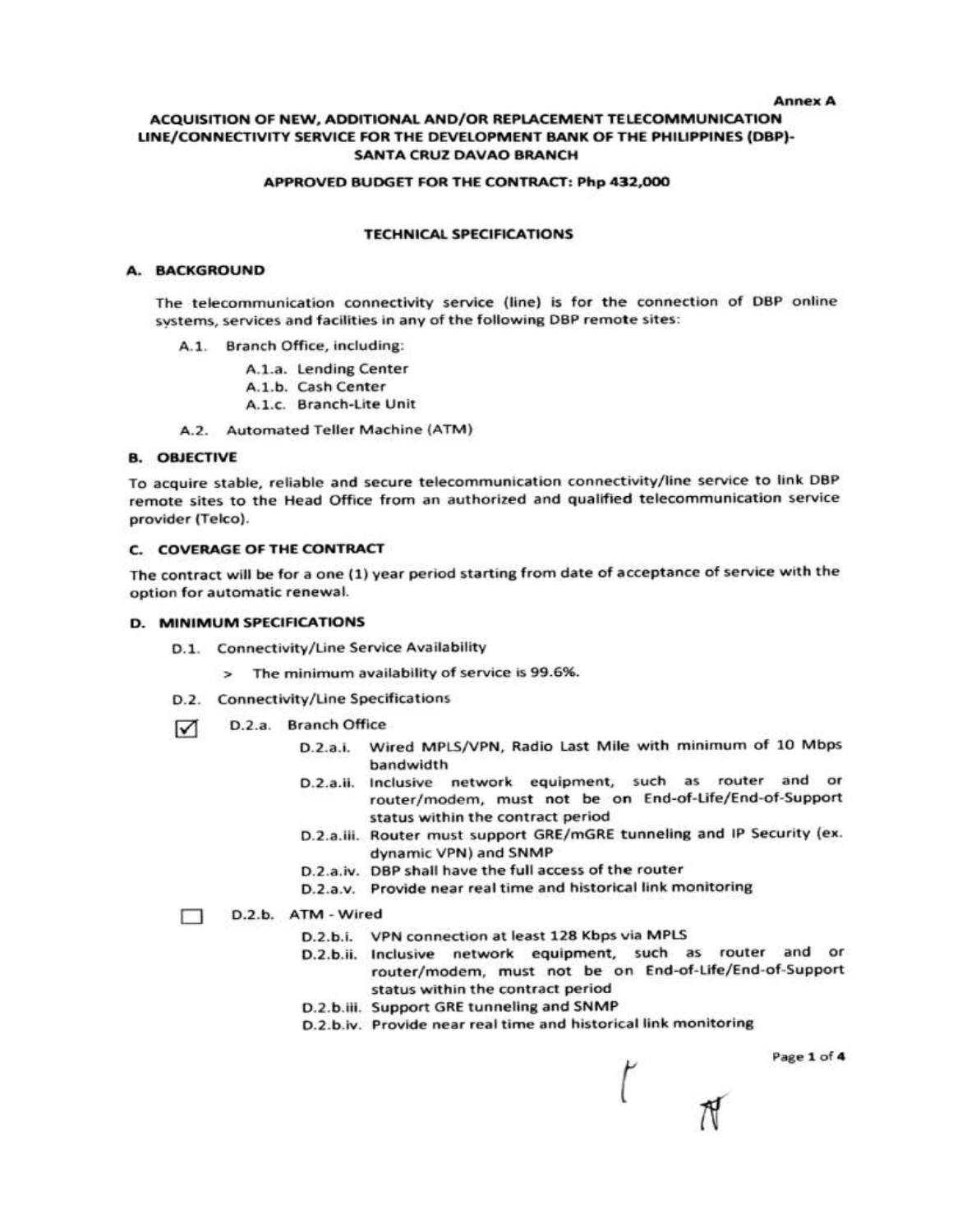ACQUISITION OF NEW, ADDITIONAL AND /OR REPLACEMENT OF TELECOMMUNICATION LINE / CONNECTIVITY SERVICE FOR THE DEVELOPMENT BANK OF THE PHILIPPINES (DBP)

- $\Box$  D.2.c.  $ATM Wireless$ 
	- D.2.c.i. Provide data transmission function by public GPRS/ GSM network or higher
	- D.2.a.vi. Inclusive network equipment, such as router and or router/modem, must not be on End-of-Life/End-of-Support status within the contract period
	- D.2.c.ii. Support GRE Tunneling and SNMP
	- D.2.c.iii. Provide GUI access for local and remote management
	- D.2.c.iv. Operate at -30~+75°C temperature
	- D.2.c.v. Has LED status indication
	- D.2.c.vi. Support RJ45 console port
	- D.2.c.vii. Include: 1 power cord, 2 antennas, 1 console cable, 1 set documentation
	- D.2.c.viii. Provide near real time and historical link monitoring.
	- D.2.c.ix. Meet the average latency requirement of not greater than 200ms measured using the Ping utility or any similar mobile applications
	- D.2.c.x. Meet signal requirement of not less than 2 bars measured using mobile or similar devices capable of said measurement
	- D.2.c.xi. DBP shall have full access to the Modem/Router
- D.3. Support Services and Incident Management
	- D.3.a. The Telco shall provide 24 x 7 onsite, telephone and email support. For every service unavailability/downtime reported, the response time shall be within thirty (30) minutes.
	- D.3.b. Upon the occurrence of service unavailability/downtime, the Telco shall:
		- D.3.b.i. Conduct problem isolation/resolution and link restoration activities
		- D.3.b.ii. Notification via electronic mail (E-mail) and telephone within one (1) hour of the occurrence
		- D.3.b.iii. Minimum of twice a day status report to DBP via E-Mail
		- D.3.b.iv. Estimated time of arrival (ETA) if onsite activities required
		- D.3.b.v. Estimated time of resolution (ETR)
		- D.3.b.vi. Root cause
		- D.3.b.vii. Comply with DBP policies on security and confidentiality during support services.

Page 2 of

- D.3.c. The Telco shall submit an incident report stating the reason/s for the outage and detailing the steps undertaken to resolve a particular problem upon DBP's request.
- D.4. Service Performance Review
	- > The Telco shall conduct a performance review session at least once every quarter of a year

### E. TELECOMMUNICATION CONNECTIVITY/LINE REQUIREMENT CLASSIFICATION

The primary objective of the following provisions is to have multiple Telcos per site, providing service redundancy, high availability and avoiding single point of failure.

 $\Box$  E.1. New Telecommunication Line Requirement

E.1.a. Covered Sites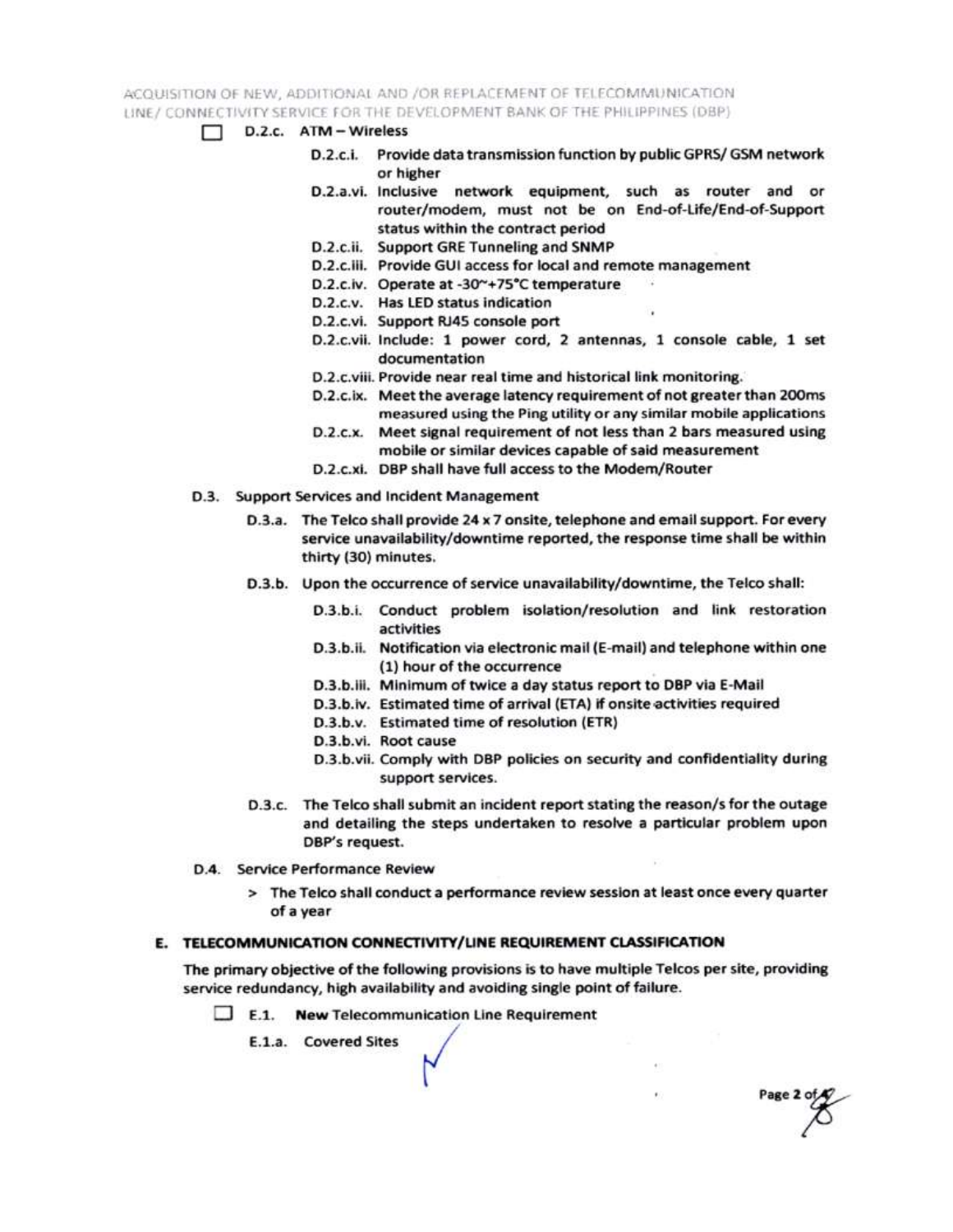ACQUISITION OF NEW, ADDITIONAL AND /OR REPLACEMENT OF TELECOMMUNICATION LINE/ CONNECTIVITY SERVICE FOR THE DEVELOPMENT BANK OF THE PHILIPPINES (DBP)

> New remotes sites

#### E.1.b. Telco Selection Criteria

- > Telecommunication Line for Branch Office
	- E.1.b.i. Two (2) different Telcos (Telco A and Telco B) shall be selected
	- E.1.b.ii. Telco A is the lowest (winning) provider
	- E.1.b.iii. Telco B is the second lowest provider
- > Telecommunication Line for Additional ATM Facility of a Branch Office
	- E.1.b.iv. The Telco must be different from the one which has the majority or most of the telecommunication connectivity services provided for the ATM/s of that Branch Office
- E.2. Additional Telecommunication Line Requirement Ð
	- E.2.a. Covered Sites
		- > For existing sites with existing telecommunication line/s
	- E.2.b. Telco Exception
		- > The Telco/s of the existing line/s servicing the site shall not be invited and will not be allowed to participate
- $\sqrt{ }$ E.3. Replacement Telecommunication Line Requirement
	- E.3.a. Covered Sites
		- > For existing sites with existing telecommunication line/s
	- E.3.b. Telco Exception
		- E.3.b.i. For Telco Redundancy Replacement
			- > The Telco of the existing line/s servicing the site including the one to be replaced shall not be invited and will not be allowed to participate
		- E.3.b.ii. Replacement for the Purpose of Telecommunication Line Capacity (Bandwidth) Upgrade
			- > The Telco of the other existing line/s servicing the site (i.e., other than the one to be replaced) shall not be invited and will not be allowed to participate
		- E.3.b.iii. For Wireless to Wired Facility Replacement
			- > The Telco of the other existing line/s servicing the site (i.e., other than the one to be replaced) shall not be invited and will not be allowed to participate

#### **F. DISCONTINUANCE OF SERVICE**

DBP can opt to discontinue the service within the contract period without pre-termination fee/s, if the Telco provider fails to meet the required minimum availability of service, specified in item D.1, for three (3) consecutive months (3-strike rule)

**G. PAYMENT** 

The payment shall be in a monthly basis every after the service acceptance.

Page 3 6t